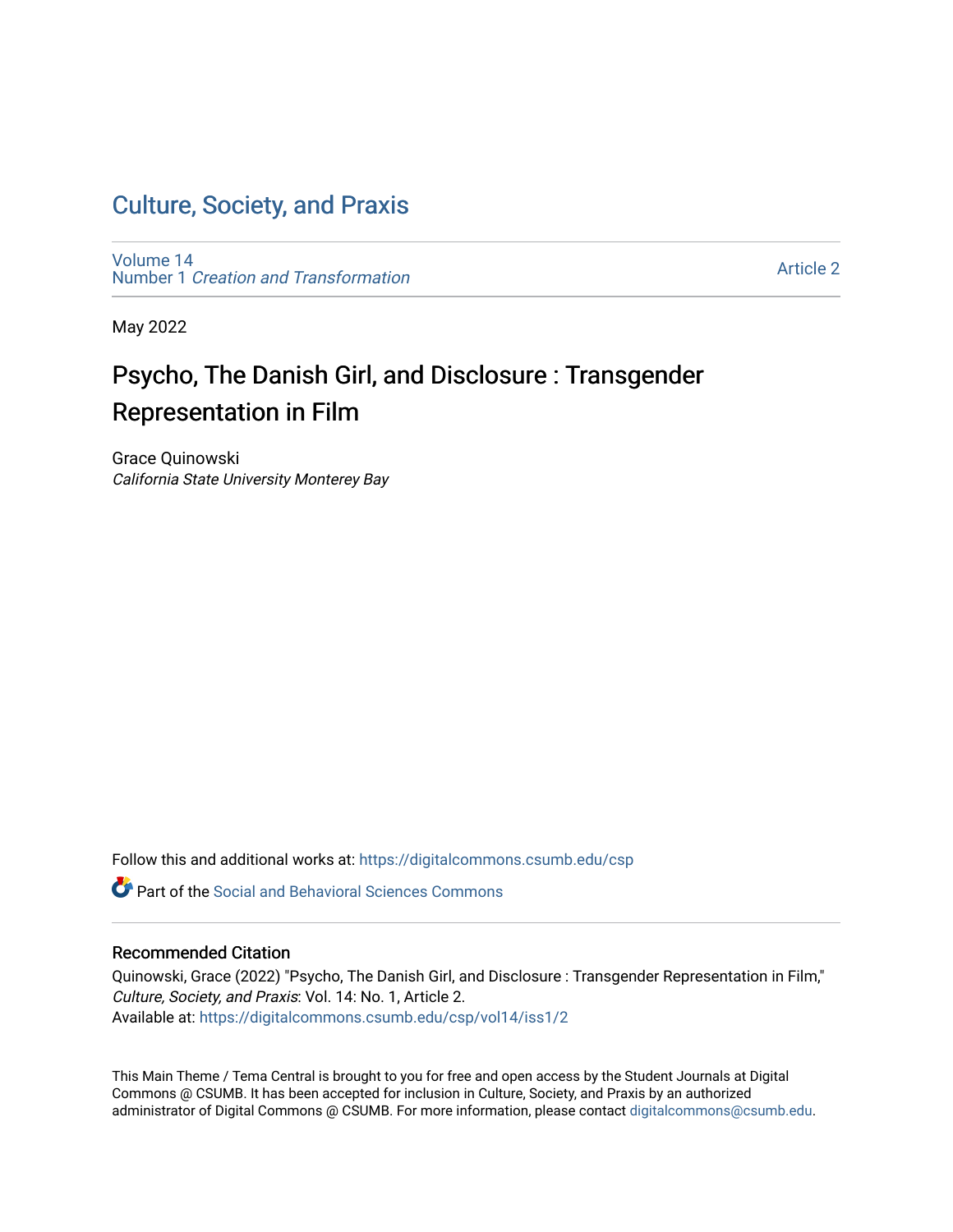Culture, Society, and Praxis

# **Psycho, The Danish Girl, and Disclosure : Transgender Representation in Film**

# **Grace Quinowski**

Films during the 20th and 21st centuries have portrayed people of the LGBTQ community as killers, rapists, monsters, etc. These inaccurate depictions have been around as early as the 1910s and are still harmful in today's society. In this paper, I explore the problematic themes behind *Psycho* (1960) and *The Danish Girl* (2015), and demonstrate how the documentary *Disclosure* (2020) aims to highlight and correct the misrepresentation found in the media.

#### *PSYCHO*

Alfred Hitchcock's *Psycho* is an early example of portraying gender nonconforming individuals as mentally ill. This 1960 film shows how secretary Marion Crane, desperate to start a new life with her boyfriend Sam, steals \$40,000 and winds up staying the night at Bates Motel. There, she meets Norman Bates who fights with his mother behind closed doors. A shadowy figure (which turns out to be Norman) emerges and kills the supposed heroine Marion 45 minutes into the film. According to Harry M. Benshoff and Sean Griffins,

Norman Bates is not just a serial killer; his behavior is connected to his mother's sexual choices and his own sexual ambivalences. *Psycho*, of course, does not support Norman's cross-dressing choice, and it places the blame on mother –both sexuality and bad mothers being common 1950s discourse. (p. 169)

This quote explains how in the movie *Psycho* (1960), Norman Bates is portrayed as

*Spring 2022, Vol. 14, Issue 1 1*

a cross-dressing psychopath when in reality he is most likely suffering from multiple personality disorder triggered by him murdering his mother 10 years prior to the events of the film. Norman's choices are clouded by the alternate personality of his mother; the "mother" became jealous of Marion's affection towards Norman and killed her. Alas, being the devoted son, Norman then gets rid of Marion's car and disposes of the body.

The way Alfred Hitchcock depicts Norman Bates is troublesome; *Psycho* is the precursor for many trends in film, but most importantly the slasher horror genre. According to John Phillips, *Psycho*, "provides the original model of the mentally disturbed cross-dressed murderer" (p. 87). This leads to the harmful way we view people of the transgender community. When Marion's sister Lila Crane finds the corpse of Norma Bates, Norman (who is dressed in his mothers clothes) attempts to attack Lila before being stopped by Sam. Lila sees Norman and is horrified at the image of him in mothers clothes. *Psycho* portrays Norman as, "a weakling who is overpowered by his mother, who murders people. Norman's gender-bending, expressed by dressing and

Grace Quinowski is a full-time student at CSU Monterey Bay, majoring in psychology and minoring in Human Development & Family Sciences. She will graduate in December 2023 and seeks to pursue a PhD in social psychology.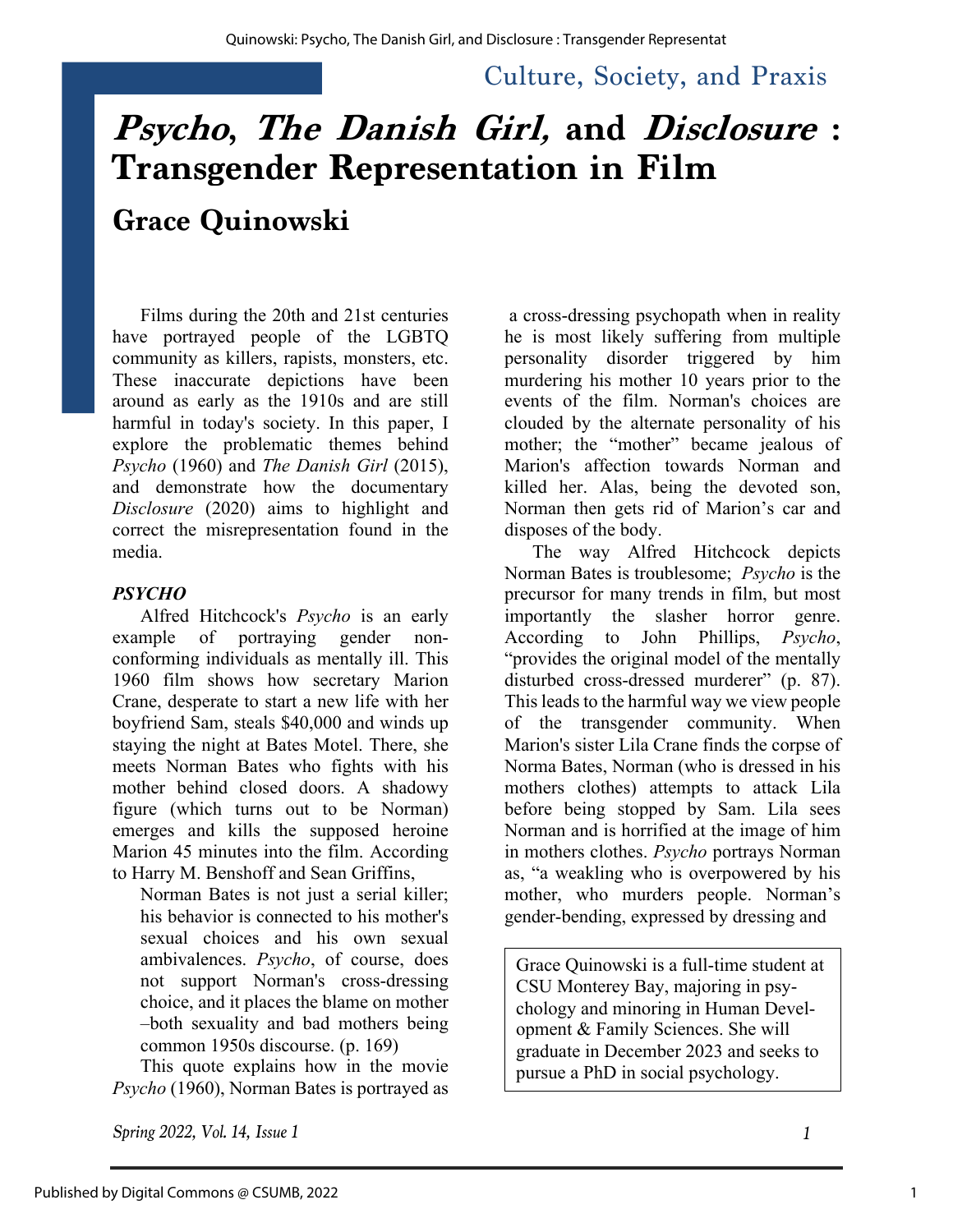living as his mother, threatens gender binaries and thus creates a veritable monster" (The Scattered Pelican, 2018). The stereotype provided by Hitchcock in which all members of the transgender community are monsters and murderers is extremely misguided and very hurtful.

#### *THE DANISH GIRL*

In the film *Disclosure*, actress Jen Richards states, "Having cis men play transgender women is, in my mind, is a direct link to the violence against trans women" and is referring to Eddie Redmayne's performance in *The Danish Girl*. The film shows how real-life transgender artist Lili Elbe embraces her gender and how she was one of the first recipients of a gender confirmation surgery. According to Keegan (2016),

*The Danish Girl* represents transgender identity as well as the transgender body as creations of the cisgender imagination. The presence of Redmayne in the film reinforces the evacuation of the historical Lili from her own narrative, producing a politically inferior product that is easily consumed by audiences who might assume that transgender women are actually mentally ill 'men in dresses' (p. 55).

This quote sheds light on just how problematic Eddie Redmayne's portrayal of Lili Elbe is. Redmayne is a cisgender white male portraying a trans-gender woman. This is problematic because the audience doesn't see Lili as transgender due to the fact that a *cis white male* is playing a *transgender woman*. If a transgender actress was cast as Lili, this wouldn't be a problem.

In *The Danish Girl*, Lili's wife Gerda grows increasingly uncomfortable with Lili's existence. The movie portrayal suggests that Gerda "created" Lili due to having her thenhusband Einer pose as female figures for her paintings. This idea is immensely flawed and to viewers is damaging to their mentality on

## Culture, Society, and Praxis

how they perceive transgender people. From Lili Elbe's autobiography Gerda says, "In recent months I have felt prickings of conscience because I was, to a certain extent, the cause of creating Lili, of enticing her out of you." In the film, Gerda even asks Lili, "Did I do this to you? Sometimes I wonder if it hadn't been for the paintings-" (*The Danish Girl* 1:21:40). This exhibits how erroneous the idea is that Gerda "created" Lili. It is taking away the importance of Lili and reducing her to merely a creation of Gerda, which is simply inaccurate and entirely false.

#### *DISCLOSURE*

The 2020 Netflix documentary *Disclosure* exposes the misrepresentation in many films and TV shows by mostly interviewing different artists and actors of the transgender community. The intentions behind this documentary are to inform the viewers of LGBTQ history in Hollywood in order to correct and curb the years of misrepresentation within American media. The director of *Disclosure,* Sam Feder, stated in a 2020 interview with Decider, "I wanted to give trans and non-trans people alike more context to understand these public changes in our culture and how we got to this point of this visibility. I wanted to foreground that we couldn't lose sight of the fact that visibility in itself is not the goal." This goes to show that when creating the documentary, he wanted to tell the history of the transgender community and how to correct the long-standing misrepresentation.

Feder's *Disclosure* was created with representation front and center. The film itself is very empowering and inspiring due to the diversity among the cast and crew. The artists interviewed for *Disclosure* are very diverse and Feder made it a point to interview POC (people of color) who are part of the LGBTQ community. Such artists include actress Laverne Cox, actress Sandra Caldwell, filmmaker Yance Ford and many

*Spring 2022, Vol. 14, Issue 1 2*